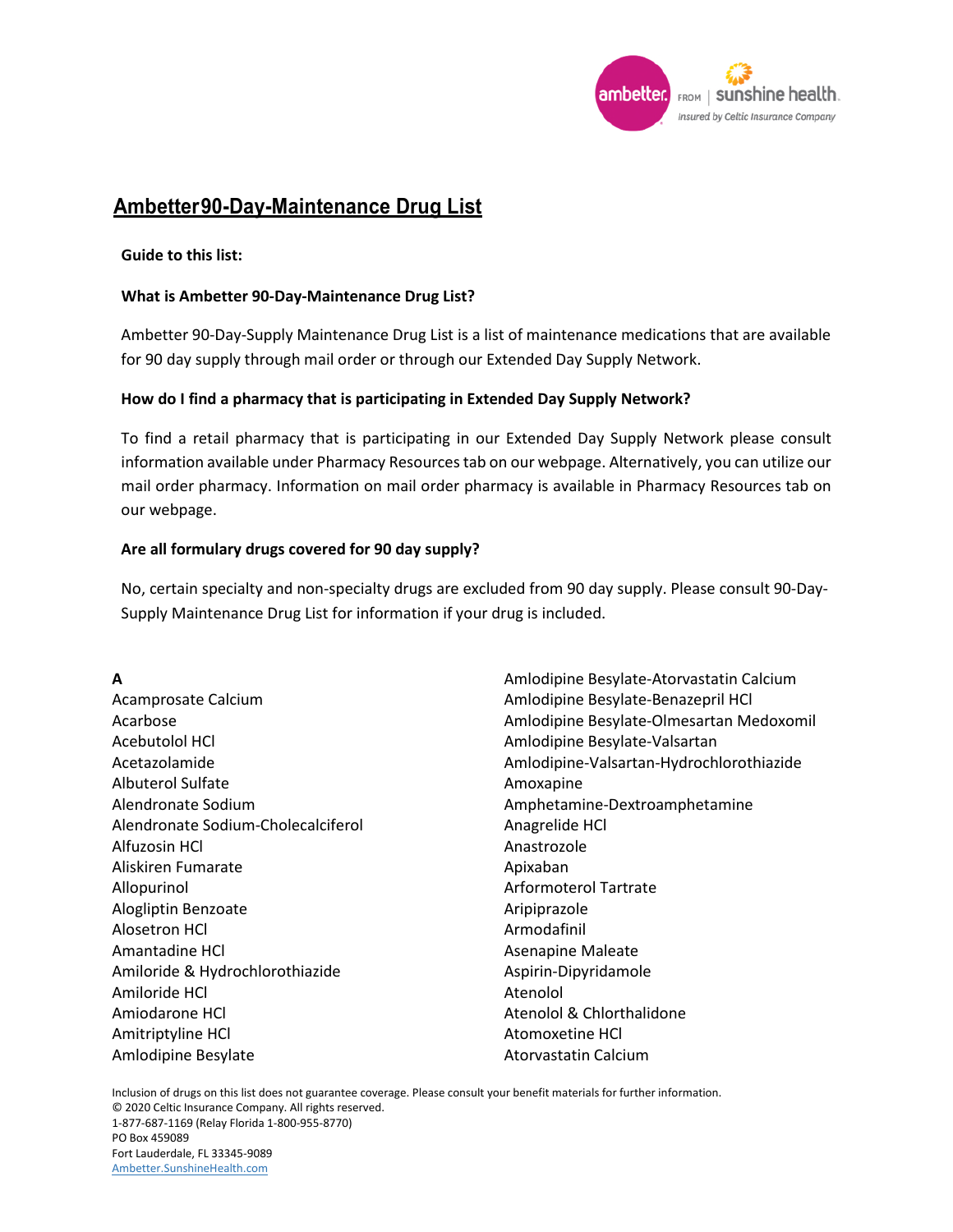

sunshine health. FROM | Insured by Celtic Insurance Company

Auranofin Azathioprine Azilsartan Medoxomil

## **B**

Beclomethasone Dipropionate HFA Benazepril & Hydrochlorothiazide Benazepril HCl Benztropine Mesylate Betaxolol HCl Betaxolol HCl (Ophth) Betrixaban Maleate Bimatoprost Bisoprolol & Hydrochlorothiazide Bisoprolol Fumarate Brexpiprazole Brimonidine Tartrate Brimonidine Tartrate-Timolol Maleate Brinzolamide-Brimonidine Tartrate Brivaracetam Bromocriptine Mesylate Bromocriptine Mesylate (Diabetes) Budesonide (Inhalation) Budesonide-Formoterol Fumarate Dihydrate Bumetanide Bupropion HCl

## **C**

Calcitonin (Salmon) Calcitriol Calcium Acetate (Phosphate Binder) Candesartan Cilexetil Candesartan Cilexetil-Hydrochlorothiazide Cannabidiol Captopril Carbamazepine Carbamazepine (Antipsychotic) Carbidopa Carbidopa-Levodopa Carbidopa-Levodopa-Entacapone Carteolol HCl (Ophth) Carvedilol Celecoxib Cevimeline HCl Chloroquine Phosphate

Chlorothiazide Chlorpromazine HCl Chlorpropamide Chlorthalidone Cholestyramine Cholestyramine Light Cilostazol Cimetidine Cimetidine HCl Citalopram Hydrobromide Clobazam Clomipramine HCl Clonidine Clonidine HCl Clonidine HCl (ADHD) Clopidogrel Bisulfate Colchicine w/ Probenecid Colesevelam HCl Colestipol HCl Conjugated Estrogens-Bazedoxifene Conjugated Estrogens-Medroxyprogesterone Acetate Cromolyn Sodium Cyclosporine Cyclosporine (Ophth) Cyclosporine Modified (For Microemulsion) Cysteamine Bitartrate Cysteamine HCl

## **D**

Dapagliflozin Propanediol Dapagliflozin-Metformin HCl Dapsone Darifenacin Hydrobromide Deferiprone Desipramine HCl Desmopressin Acetate Desmopressin Acetate Spray Desmopressin Acetate Spray Refrigerated Desogestrel & Ethinyl Estradiol Desogestrel-Ethinyl Estradiol (Biphasic) Desogestrel-Ethinyl Estradiol (Triphasic) Desvenlafaxine Succinate Dexlansoprazole Dexmethylphenidate HCl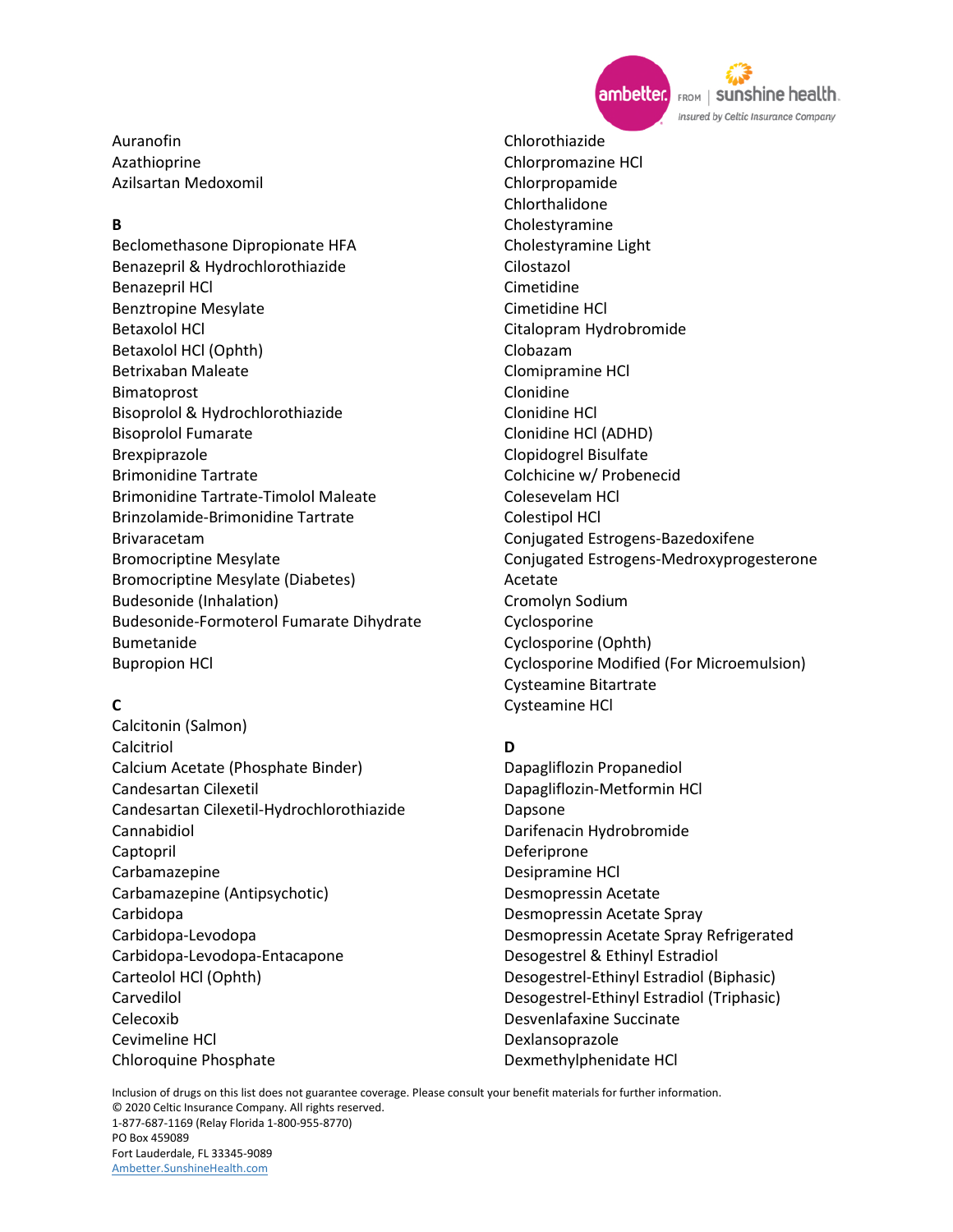

Dextroamphetamine Sulfate Dextromethorphan HBr-Quinidine Sulfate Diazoxide Diclofenac Potassium Diclofenac Sodium Diclofenac w/ Misoprostol Diflunisal Digoxin Diltiazem HCl Diltiazem HCl Coated Beads Diltiazem HCl Extended Release Beads Dipyridamole Disopyramide Phosphate Disulfiram Divalproex Sodium Dofetilide Donepezil Hydrochloride Dorzolamide HCl Dorzolamide HCl-Timolol Maleate Doxazosin Mesylate Doxepin HCl Doxercalciferol Dronedarone HCl Drospirenone Drospirenone-Ethinyl Estradiol Drospirenone-Ethinyl Estradiol-Levomefolate Calcium Dulaglutide Duloxetine HCl Dutasteride

#### **E**

Echothiophate Iodide Empagliflozin Empagliflozin-Metformin HCl Enalapril Maleate Enalapril Maleate & Hydrochlorothiazide Entacapone Eplerenone Eprosartan Mesylate Erenumab-aooe Ergocalciferol Ergoloid Mesylates Ertugliflozin L-Pyroglutamic Acid Ertugliflozin-Metformin HCl

Escitalopram Oxalate Eslicarbazepine Acetate Esomeprazole Magnesium Esterified Estrogens Estradiol Estradiol Acetate Vaginal Estradiol Vaginal Estradiol Valerate-Dienogest Estradiol-Levonorgestrel Estrogens, Conjugated Estrogens, Conjugated Vaginal Ethacrynic Acid Ethosuximide Ethotoin Ethynodiol Diacet & Eth Estrad Etodolac Etonogestrel-Ethinyl Estradiol Ezetimibe Ezetimibe-Simvastatin

### **F**

Famotidine Febuxostat Felbamate Felodipine Fenofibrate Fenofibrate Micronized Fenoprofen Calcium Fesoterodine Fumarate Finasteride Flavoxate HCl Flecainide Acetate Fludrocortisone Acetate Fluoxetine HCl Fluoxetine HCl (PMDD) Fluphenazine HCl Flurbiprofen Fluticasone Furoate (Inhalation) Fluticasone Furoate-Vilanterol Fluticasone Propionate (Inhalation) Fluticasone Propionate HFA Fluticasone-Salmeterol Fluticasone-Umeclidinium-Vilanterol Fluvastatin Sodium Fluvoxamine Maleate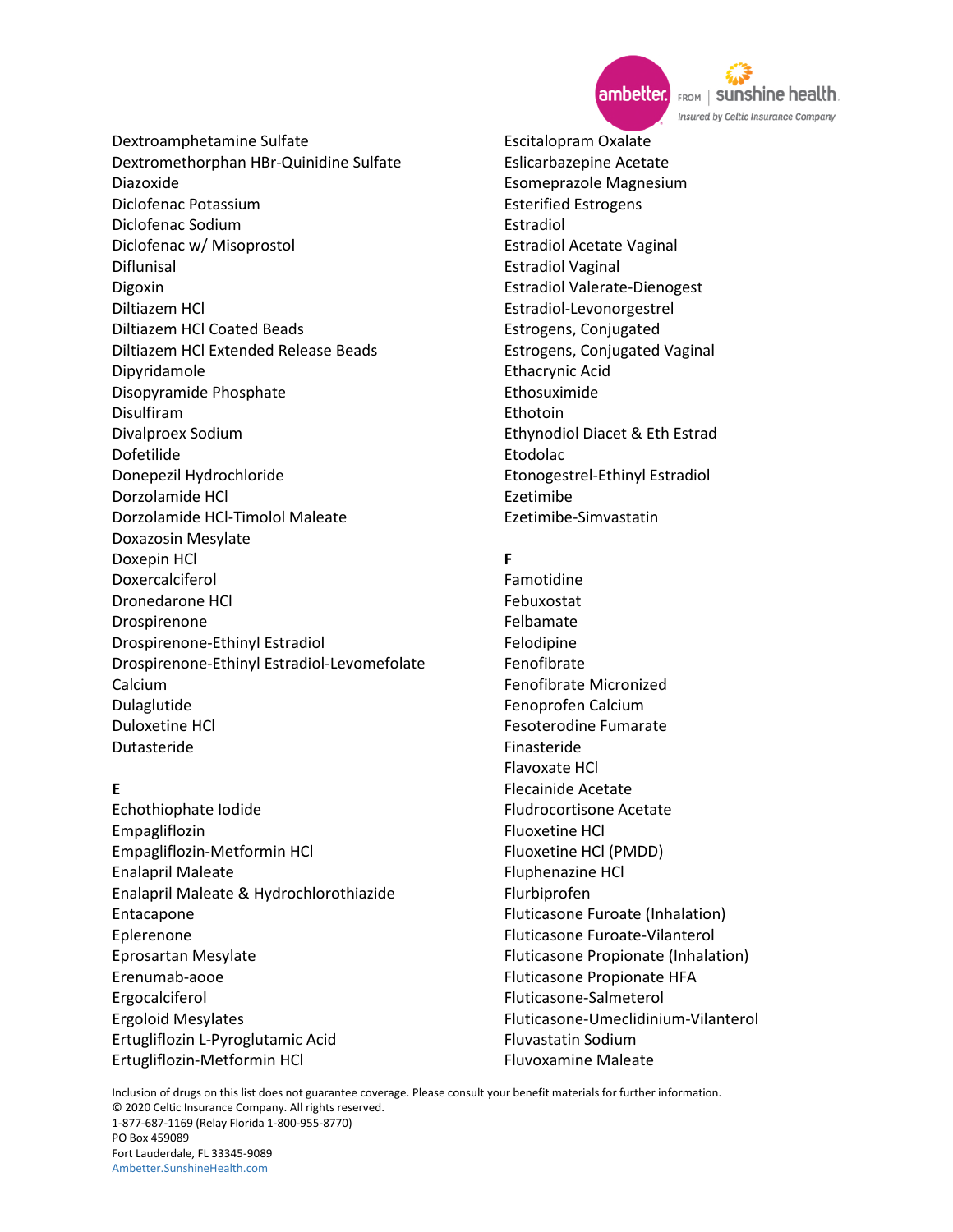

Folic Acid Fosinopril Sodium Fosinopril Sodium & Hydrochlorothiazide Furosemide

## **G**

Gabapentin Gabapentin Enacarbil Galantamine Hydrobromide Galcanezumab-gnlm Gemfibrozil Glatiramer Acetate Glimepiride Glipizide Glipizide-Metformin HCl Glyburide Glyburide Micronized Glyburide-Metformin Glycopyrrolate-Formoterol Fumarate Guanfacine HCl Guanfacine HCl (ADHD)

## **H**

Haloperidol Haloperidol Lactate Hydralazine HCl Hydrochlorothiazide Hydroxychloroquine Sulfate Hydroxyurea (Sickle Cell Anemia)

## **I**

Ibandronate Sodium Ibuprofen Icosapent Ethyl Imipramine HCl Imipramine Pamoate Indacaterol Maleate Indacaterol Maleate-Glycopyrrolate Indapamide Indomethacin Insulin Aspart Insulin Aspart (with Niacinamide) Insulin Aspart Protamine & Aspart (Human) Insulin Degludec Insulin Degludec-Liraglutide

Insulin Detemir Insulin Glargine Insulin NPH (Human) (Isophane) Insulin NPH Isophane & Reg (Human) Insulin Regular (Human) Ipratropium Bromide Ipratropium Bromide (Nasal) Ipratropium Bromide HFA Ipratropium-Albuterol Irbesartan Irbesartan-Hydrochlorothiazide Isocarboxazid Isoniazid Isosorbide Dinitrate Isosorbide Dinitrate-Hydralazine HCl Isosorbide Mononitrate Isradipine Ivabradine HCl

## **K**

Ketoprofen

## **L**

Labetalol HCl Lacosamide Lactulose Lactulose (Encephalopathy) Lamivudine (HBV) Lamotrigine Lansoprazole Lanthanum Carbonate Latanoprost Leflunomide Lesinurad Lesinurad-Allopurinol Letrozole Levalbuterol HCl Levalbuterol Tartrate Levetiracetam Levobunolol HCl Levomilnacipran HCl Levonorgestrel & Eth Estradiol Levonorgestrel-Eth Estradiol (Triphasic) Levonorgestrel-Ethinyl Estradiol & Folic Acid Levonorgestrel-Ethinyl Estradiol (91-Day)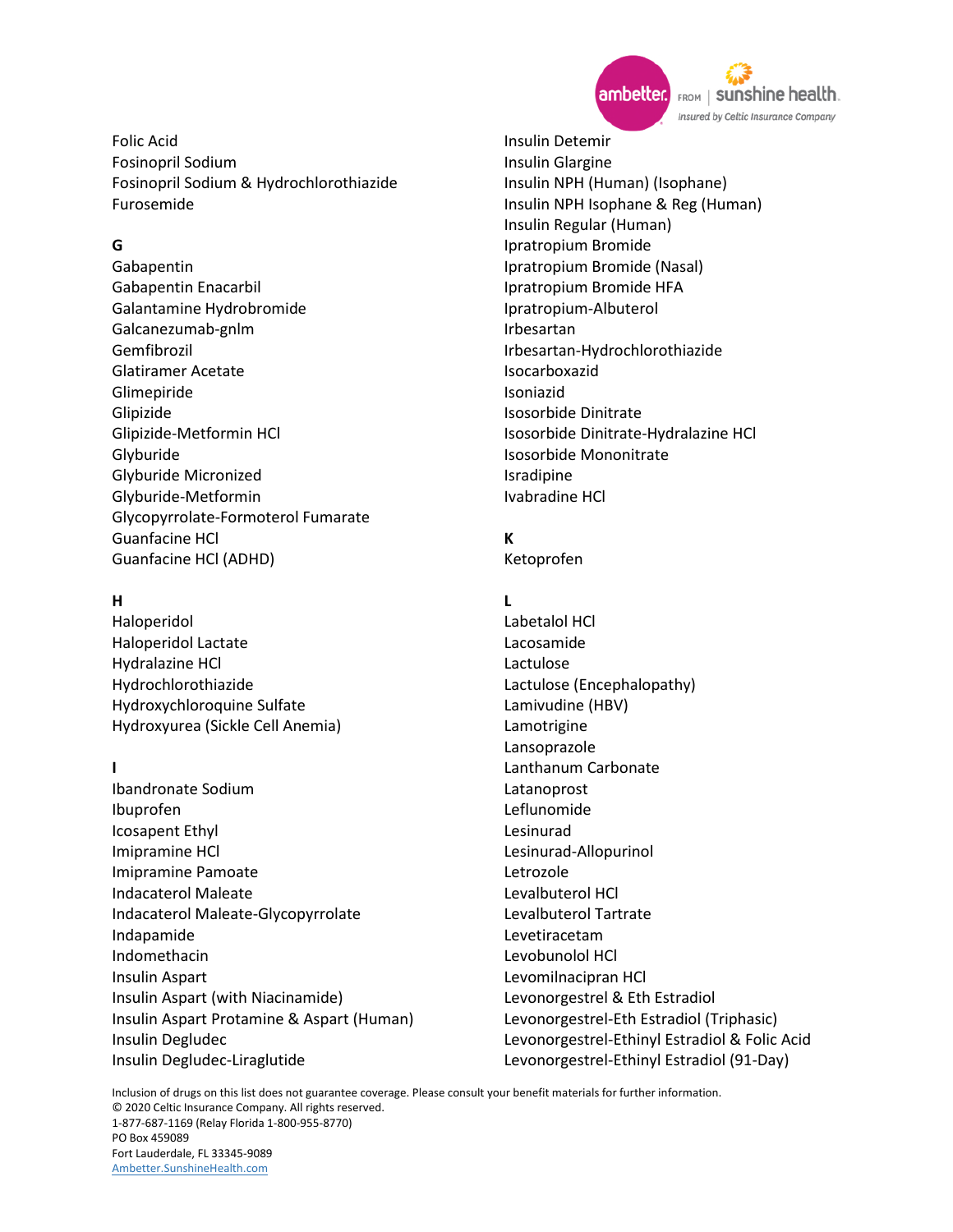

FROM | SUNShine health. Insured by Celtic Insurance Company

Levonorgestrel-Ethinyl Estradiol (Continuous) Levonorgestrel-Ethinyl Estradiol-Ferrous Bisglycinate Levothyroxine Sodium Linaclotide Liothyronine Sodium Liraglutide Lisdexamfetamine Dimesylate Lisinopril Lisinopril & Hydrochlorothiazide Lithium Lithium Carbonate Losartan Potassium Losartan Potassium & Hydrochlorothiazide Lovastatin Loxapine Succinate Lubiprostone Lurasidone HCl

## **M**

Maprotiline HCl Mecamylamine HCl Meclofenamate Sodium Medroxyprogesterone Acetate Mefenamic Acid Mefloquine HCl Megestrol Acetate (Appetite) Meloxicam Memantine HCl Mesalamine Metaproterenol Sulfate Metformin HCl Methamphetamine HCl Methazolamide Methimazole Methsuximide Methyclothiazide Methyldopa Methylphenidate Methylphenidate HCl Methyltestosterone Metolazone Metoprolol & Hydrochlorothiazide Metoprolol Succinate Metoprolol Tartrate

Mexiletine HCl Miglitol Milnacipran HCl Minoxidil Mirabegron Mirtazapine Misoprostol Modafinil Moexipril HCl Montelukast Sodium Mycophenolate Mofetil Mycophenolate Sodium

## **N**

Nabumetone Nadolol Naproxen Naproxen Sodium Nateglinide Nebivolol HCl Nefazodone HCl Niacin (Antihyperlipidemic) Niacin-Lovastatin Niacin-Simvastatin Nicardipine HCl Nifedipine Nisoldipine **Nitroglycerin** Nizatidine Norelgestromin-Ethinyl Estradiol Norethin Acet & Estrad-Fe Norethindrone & Eth Estradiol Norethindrone & Ethinyl Estradiol-Fe Norethindrone (Contraceptive) Norethindrone Acet & Eth Estra Norethindrone Acetate Norethindrone Acetate-Ethinyl Estradiol Norethindrone Acetate-Ethinyl Estradiol-Fe Norethindrone Acetate-Ethinyl Estradiol-Fe Fum (Biphasic) Norethindrone-Eth Estradiol (Triphasic) Norgestimate-Ethinyl Estradiol Norgestimate-Ethinyl Estradiol (Triphasic) Norgestrel & Ethinyl Estradiol Nortriptyline HCl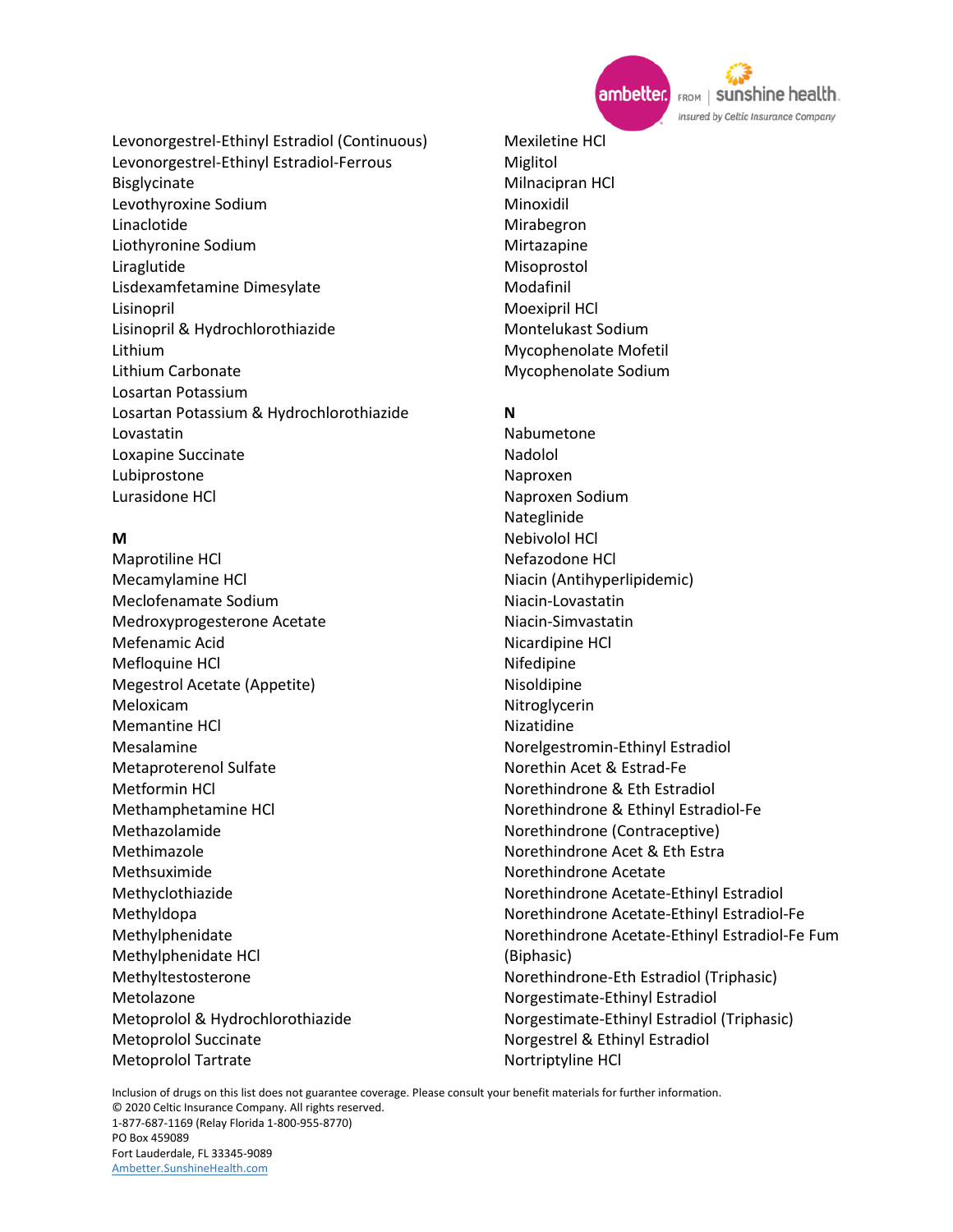

## **O**

Olanzapine Olmesartan Medoxomil Olmesartan Medoxomil-Amlodipine-Hydrochlorothiazide Olmesartan Medoxomil-Hydrochlorothiazide Olodaterol HCl Olsalazine Sodium Omega-3-acid Ethyl Esters Omeprazole Omeprazole-Sodium Bicarbonate Ospemifene Oxaprozin Oxcarbazepine Oxybutynin Chloride

## **P**

Paliperidone Pancrelipase (Lipase-Protease-Amylase) Pantoprazole Sodium Paricalcitol Paroxetine HCl Pentoxifylline Perampanel Perindopril Erbumine Perphenazine Perphenazine-Amitriptyline Phenelzine Sulfate Phenobarbital Phenytoin Phenytoin Sodium Extended Pilocarpine HCl Pilocarpine HCl (Oral) Pimozide Pindolol Pioglitazone HCl Pioglitazone HCl-Glimepiride Pioglitazone HCl-Metformin HCl Piroxicam Pitavastatin Calcium Posaconazole Potassium Bicarb & Chloride Potassium Bicarbonate Potassium Chloride

Potassium Chloride Microencapsulated Crystals ER Pramipexole Dihydrochloride Pramlintide Acetate Prasterone Vaginal Prasugrel HCl Pravastatin Sodium Prazosin HCl Pregabalin Pregabalin (Once-Daily) Primidone Probenecid Prochlorperazine Maleate Progesterone Micronized Propafenone HCl Propranolol HCl Propylthiouracil

## **Q**

Protriptyline HCl

Quetiapine Fumarate Quinapril HCl Quinapril-Hydrochlorothiazide Quinidine Sulfate

## **R**

Rabeprazole Sodium Raloxifene HCl Ramipril Ranitidine HCl Ranolazine Rasagiline Mesylate Repaglinide Repaglinide-Metformin HCl Rifaximin Riluzole Risedronate Sodium Risperidone Rivaroxaban Rivastigmine Tartrate Roflumilast Ropinirole Hydrochloride Rosiglitazone Maleate Rosuvastatin Calcium Rotigotine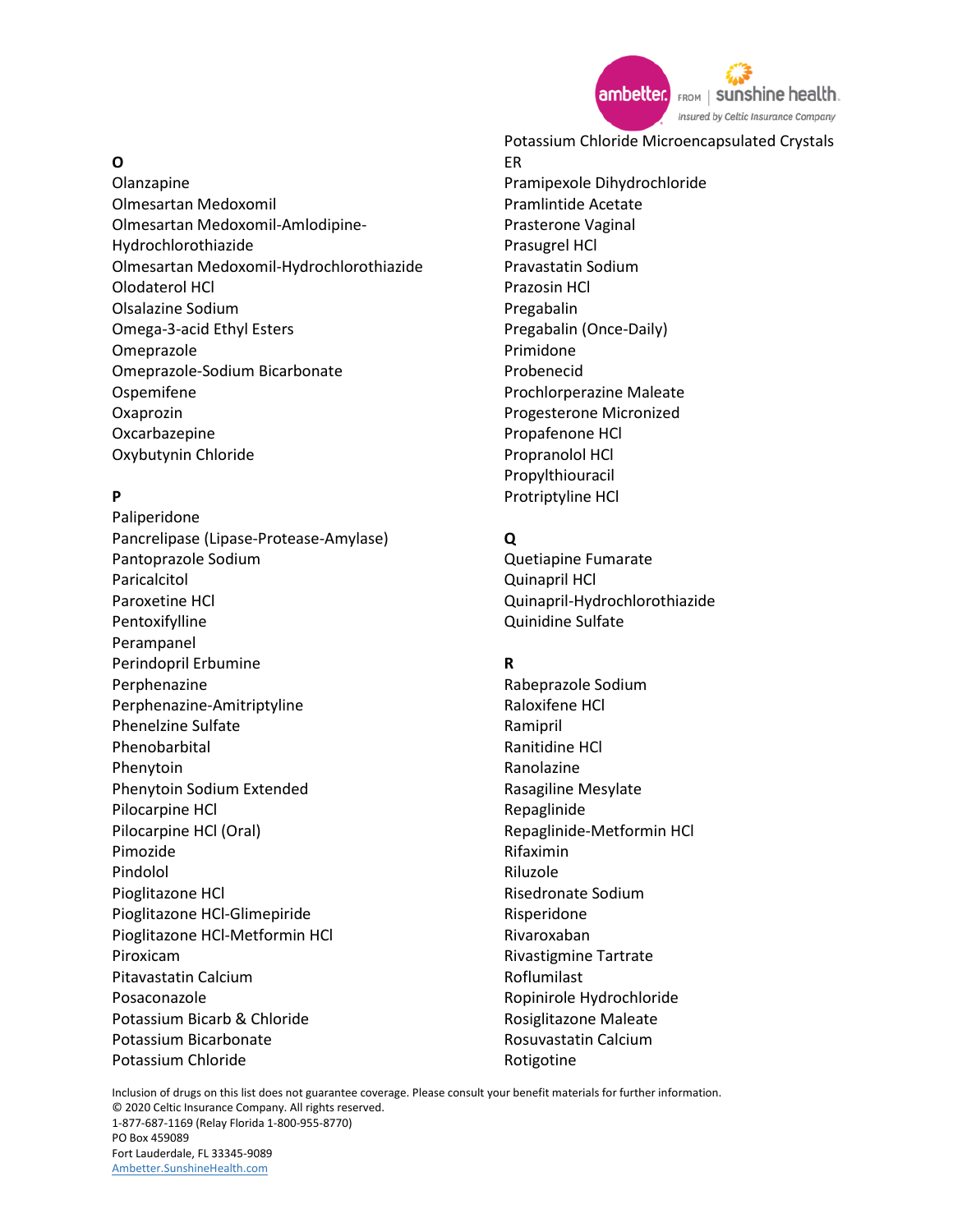#### Rufinamide

### **S**

Sacrosidase Sacubitril-Valsartan Salmeterol Xinafoate Salsalate Segesterone Acetate-Ethinyl Estradiol Selegiline Selegiline HCl Semaglutide Sertraline HCl Sevelamer Carbonate Silodosin Simvastatin Sirolimus Sitagliptin Phosphate Sitagliptin-Metformin HCl Sodium Phenylbutyrate Solifenacin Succinate Solriamfetol HCl Sotalol HCl Sotalol HCl (AFIB/AFL) Spironolactone Spironolactone & Hydrochlorothiazide Stannous Fluoride Sucralfate Sucroferric Oxyhydroxide Sulfasalazine Sulindac

#### **T**

**Tacrolimus** Tadalafil Tafluprost Tamoxifen Citrate Tamsulosin HCl Tasimelteon Telmisartan Telmisartan-Amlodipine Telmisartan-Hydrochlorothiazide Terazosin HCl Terbutaline Sulfate Testosterone Theophylline

Thioridazine HCl Thiothixene Thyroid Tiagabine HCl **Ticagrelor** Timolol Maleate Timolol Maleate (Ophth) Timothy Grass Pollen Allergen Extract Tiotropium Bromide Monohydrate Tolazamide Tolbutamide Tolcapone Tolmetin Sodium Tolterodine Tartrate Topiramate Toremifene Citrate Torsemide Trandolapril Trandolapril-Verapamil HCl Tranylcypromine Sulfate Travoprost Trazodone HCl Treprostinil Diolamine Triamterene Triamterene & Hydrochlorothiazide Trifluoperazine HCl Trihexyphenidyl HCl Trimipramine Maleate Tropicamide Trospium Chloride

#### **U**

Umeclidinium Bromide Umeclidinium-Vilanterol Ursodiol

## **V**

Valganciclovir HCl Valproate Sodium Valproic Acid Valsartan Valsartan-Hydrochlorothiazide Venlafaxine HCl Verapamil HCl Vilazodone HCl